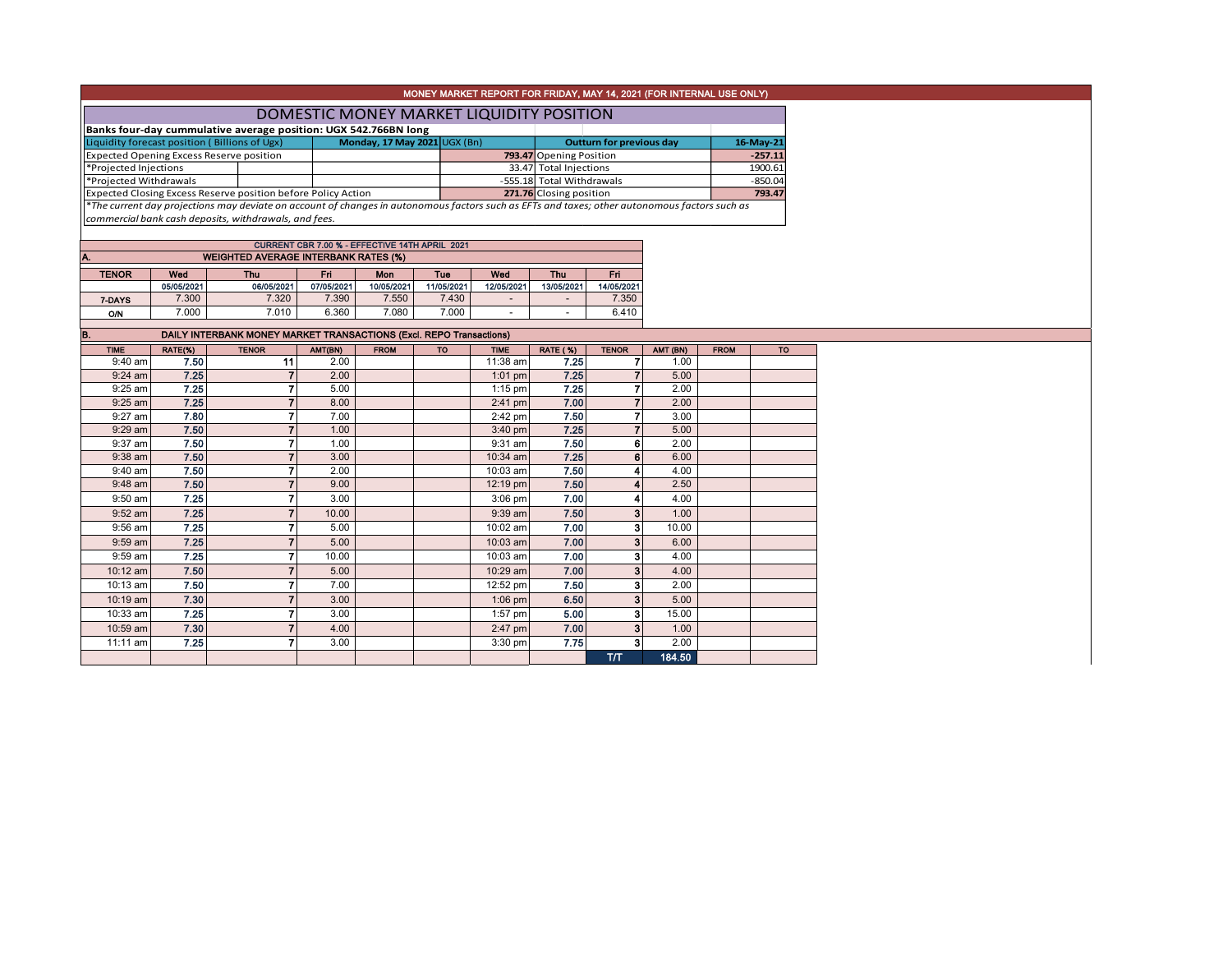

• Overnight WAR -7-day WAR - CBR rate -Upper bound -Lower bound

| MONETARY POLICY OPERATIONS MATURITIES PROFILE: (20 MAY 2021 - 17 JUNE 2021)<br>ID. |                          |                          |            |                |             |              |  |  |  |  |  |  |  |
|------------------------------------------------------------------------------------|--------------------------|--------------------------|------------|----------------|-------------|--------------|--|--|--|--|--|--|--|
| <b>DATE</b>                                                                        | <b>THUR</b>              | <b>THUR</b>              | <b>FRI</b> | <b>THUR</b>    | <b>THUR</b> | <b>TOTAL</b> |  |  |  |  |  |  |  |
|                                                                                    | 20-May-21                | 27-May-21                | 04-Jun-21  | 10-Jun-21      | 17-Jun-21   |              |  |  |  |  |  |  |  |
| <b>REPO</b>                                                                        | 742.85                   | $\overline{\phantom{a}}$ |            | $\,$           |             | 742.85       |  |  |  |  |  |  |  |
| <b>REV REPO</b>                                                                    | $\overline{\phantom{0}}$ | ۰                        |            | $\overline{a}$ |             |              |  |  |  |  |  |  |  |
| <b>DEPO AUCT</b>                                                                   | 58.40                    | 96.10                    | 137.30     | 39.10          | 69.10       | 400.00       |  |  |  |  |  |  |  |
| <b>TOTALS</b>                                                                      | 801.25                   | 96.10                    | 137.30     | 39.10          | 69.10       | 1.142.85     |  |  |  |  |  |  |  |

Total O/S Deposit Auction balances held by BOU up to 08 JULY 2021: UGX 1,028 BN Total O/S Repo, Reverse Repo & Deposit Auction balances held by BOU: UGX 1,770 BN

|                                           | (EI) STOCK OF TREASURY SECURITIES      |                                                                                       |                  |                 |                                                | <b>Eii</b><br><b>MONETARY POLICY MARKET OPERATIONS</b> |               |            |              |                |  |  |  |  |
|-------------------------------------------|----------------------------------------|---------------------------------------------------------------------------------------|------------------|-----------------|------------------------------------------------|--------------------------------------------------------|---------------|------------|--------------|----------------|--|--|--|--|
|                                           |                                        | LAST TBIILS ISSUE DATE: 06-MAY-2021                                                   |                  |                 | (VERTICAL REPOS, REV-REPOS & DEPOSIT AUCTIONS) |                                                        |               |            |              |                |  |  |  |  |
|                                           | On-the-run O/S T-BILL STOCKs (Bns-UGX) |                                                                                       | 6.005.51         | 17/05/2021      | OMO                                            | <b>ISSUE DATE</b>                                      | <b>AMOUNT</b> | <b>WAR</b> | <b>RANGE</b> | <b>TENOR</b>   |  |  |  |  |
|                                           | On-the-run O/S T-BONDSTOCKs(Bns-UGX)   |                                                                                       | 18 751 78        | 17/05/2021 REPO |                                                | 08-Apr -                                               | 923.00        | 7.000      |              | 7              |  |  |  |  |
| <b>TOTAL TBILL &amp; TBOND STOCK- UGX</b> |                                        |                                                                                       | 24,757.29        |                 | <b>REPO</b>                                    | 09-Apr -                                               | 115.00        | 7.000      |              | 6              |  |  |  |  |
| O/S=Outstanding                           |                                        |                                                                                       |                  |                 | <b>REPO</b>                                    | $12$ -Apr $ -$                                         | 238.00        | 7.000      |              | 3              |  |  |  |  |
| <b>MATURITY</b>                           | <b>TOTAL STOCK YTM (%)</b>             |                                                                                       | <b>CHANGE IN</b> |                 | <b>REPO</b>                                    | 14-Apr -                                               | 45.00         | 7.000      |              | 1              |  |  |  |  |
|                                           | <b>(BN UGX)</b>                        | <b>AT CUT OFF*</b>                                                                    | YTM (+/-)        |                 | <b>DAUT</b>                                    | $15-Apr$ -                                             | 12.93         | 7.402      |              | 28             |  |  |  |  |
| 191                                       | 72.06                                  | 6.920                                                                                 | $-0.091$         |                 | <b>DAUT</b>                                    | 15-Apr -                                               | 28.77         | 7.516      |              | 56             |  |  |  |  |
| 182                                       | 421.82                                 | 9.749                                                                                 | $-0.201$         |                 | <b>REPO</b>                                    | $15$ -Apr $ -$                                         | 923.00        | 7.000      |              | $\overline{7}$ |  |  |  |  |
| 364                                       | 5.511.63                               | 11.400                                                                                | $-0.328$         |                 | <b>DAUT</b>                                    | 22-Apr -                                               | 43.56         | 7.313      |              | 28             |  |  |  |  |
| 2YR                                       |                                        | 13.000                                                                                | $-0.550$         |                 | <b>DAUT</b>                                    | $22$ -Apr $ -$                                         | 68.31         | 7.585      |              | 56             |  |  |  |  |
| 3YR                                       |                                        | 12.800                                                                                | $-1.197$         |                 | <b>REPO</b>                                    | 22-Apr -                                               | 726.00        | 7.000      |              | $\overline{7}$ |  |  |  |  |
| 5YR                                       | 1.589.27                               | 15.100                                                                                | $-1.400$         |                 | <b>REPO</b>                                    | $26$ -Apr $ -$                                         | 213.00        | 7.000      |              | 3              |  |  |  |  |
| <b>10YR</b>                               | 8.997.22                               | 15.970                                                                                | $-0.030$         |                 | <b>REPO</b>                                    | 28-Apr                                                 | 452.50        | 7.000      |              |                |  |  |  |  |
| <b>15YR</b>                               | 7.147.58                               | 14.400                                                                                | $-1.700$         |                 | DAUT                                           | 29-Apr -                                               | 74.58         | 7.326      |              | 28             |  |  |  |  |
| <b>20YR</b>                               | 1.017.70                               | 16.990                                                                                | $-0.510$         |                 | <b>DAUT</b>                                    | 29-Apr                                                 | 93.91         | 7.584      |              | 56             |  |  |  |  |
|                                           |                                        | Cut OFF is the lowest price/ highest yield that satisfies the auction awarded amount. |                  |                 | <b>REPO</b>                                    | 29-Apr                                                 | 1.063.00      | 7.000      |              | $\overline{7}$ |  |  |  |  |
|                                           |                                        |                                                                                       |                  |                 | <b>REPO</b>                                    | 30-Apr -                                               | 72.00         | 7.000      |              | 6              |  |  |  |  |
|                                           |                                        |                                                                                       |                  |                 | <b>REPO</b>                                    | $04$ -May $-$                                          | 187.50        | 7.000      |              | $\overline{2}$ |  |  |  |  |
|                                           |                                        |                                                                                       |                  |                 | DAUT                                           | 06-May -                                               | 40.07         | 7.280      |              | 29             |  |  |  |  |
|                                           |                                        |                                                                                       |                  |                 | DAUT                                           | 06-May                                                 | 500.38        | 7.717      |              | 56             |  |  |  |  |
|                                           |                                        |                                                                                       |                  |                 | <b>REPO</b>                                    | $06$ -May                                              | 425.00        | 7.000      |              | 7              |  |  |  |  |
|                                           |                                        |                                                                                       |                  |                 | <b>REPO</b>                                    | $10$ -May $\vert$ -                                    | 600.50        | 7.000      |              | 3              |  |  |  |  |
|                                           |                                        |                                                                                       |                  |                 | <b>REPO</b>                                    | 11-May                                                 | 283.00        | 7.000      |              | $\overline{c}$ |  |  |  |  |
|                                           |                                        |                                                                                       |                  |                 | DAUT                                           | 14-May                                                 | 26.75         | 7.662      |              | 55             |  |  |  |  |
|                                           |                                        |                                                                                       |                  |                 | <b>DAUT</b>                                    | 14-Mav                                                 | 9.95          | 7.326      |              | 27             |  |  |  |  |
|                                           |                                        |                                                                                       |                  |                 | <b>REPO</b>                                    | 14-May                                                 | 742.00        | 7.000      |              | 6              |  |  |  |  |
|                                           |                                        |                                                                                       |                  |                 |                                                | WAR-Weighted Average Rate                              |               |            |              |                |  |  |  |  |